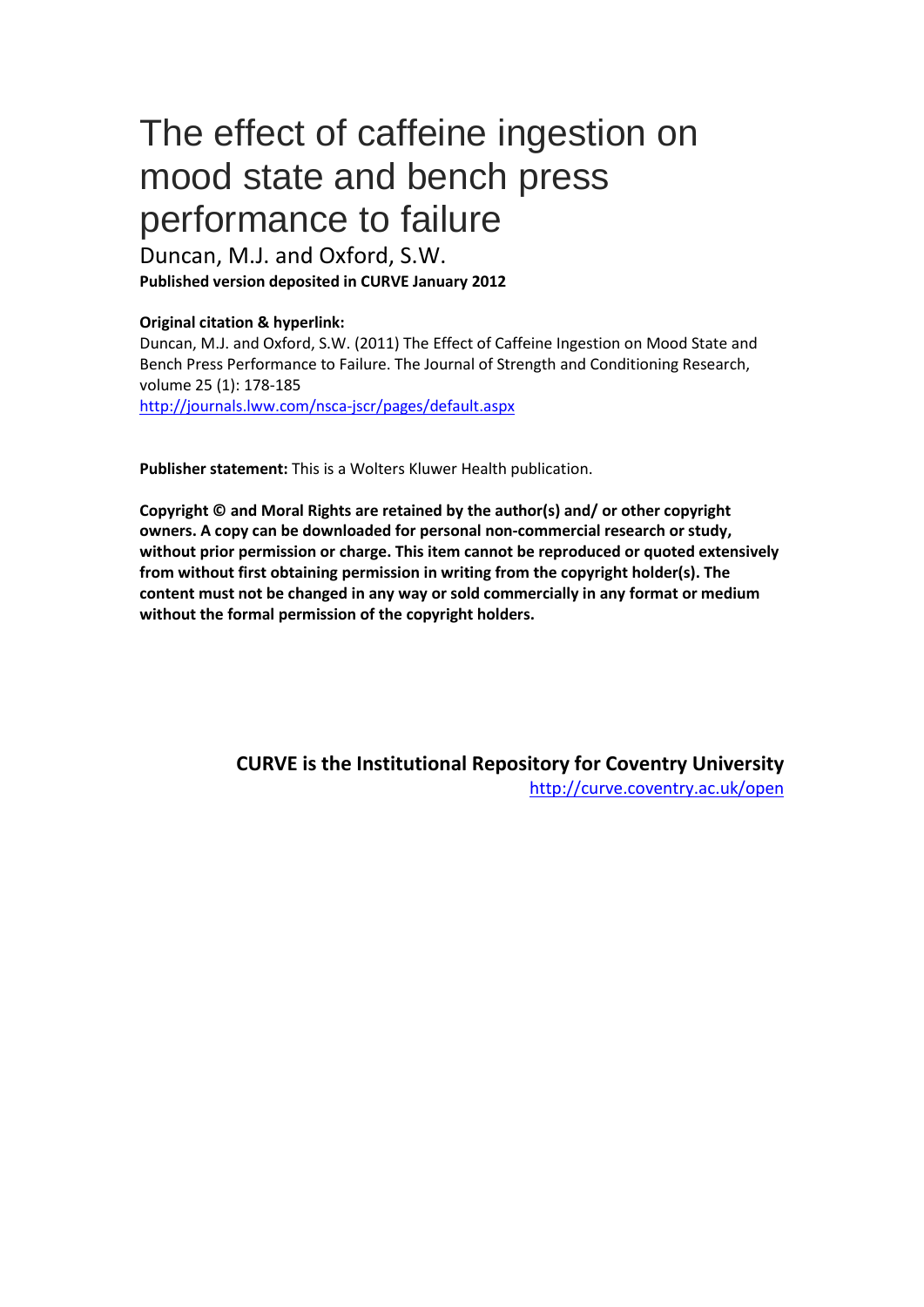# THE EFFECT OF CAFFEINE INGESTION ON MOOD STATE AND BENCH PRESS PERFORMANCE TO FAILURE

# MICHAEL J. DUNCAN AND SAMUEL W. OXFORD

Human Performance Laboratory, Department of Biomolecular and Sports Sciences, Coventry University, Coventry, United Kingdom

### **ABSTRACT**

Duncan, MJ and Oxford, SW. The effect of caffeine ingestion on mood state and bench press performance to failure. J Strength Cond Res 25(1): 178–185, 2011—Research has suggested that caffeine enhances aerobic performance. The evidence for high-intensity, short-term exercise, particularly resistance exercise is mixed and has not fully examined the psychological changes that occur after this mode of exercise with caffeine ingestion. This study examined the effect of caffeine (5 mg $\cdot$ kg $^{-1}$ ) vs. placebo on bench press exercise to failure and the mood state response pre to postexercise. Thirteen moderately trained men (22.7  $\pm$  6.0 years) completed 2 laboratory visits, after determination of 1 repetition maximum (1RM) on the bench press, where they performed bench press repetitions to failure at a load of 60% 1RM. Mood state was assessed 60 minutes pre and immediately post–substance ingestion. Borg's rating of perceived exertion (RPE) and peak blood lactate (PBla) were assessed after each test, and peak heart rate (PHR) was determined using heart rate telemetry. Participants completed significantly more repetitions to failure ( $p = 0.031$ ) and lifted significantly greater weight ( $p = 0.027$ ) in the caffeine condition compared to the placebo condition. The PHR ( $p = 0.0001$ ) and PBla ( $p = 0.002$ ) were higher after caffeine ingestion. The RPE was not different across conditions ( $p = 0.082$ ). Mood state scores for vigor were greater ( $p = 0.001$ ) and fatigue scores lower ( $p = 0.04$ ) in the presence of caffeine. Fatigue scores were greater postexercise ( $p = 0.001$ ) compared to scores pre exercise across conditions. Caffeine ingestion enhances performance in short-term, resistance exercise to failure and may favorably change the mood state response to exercise compared to a placebo.

KEY WORDS high-intensity exercise, resistance exercise, repetitions to failure

Address correspondence to Michael J. Duncan, michael.duncan@ coventry.ac.uk.

25(1)/178–185

Journal of Strength and Conditioning Research - 2011 National Strength and Conditioning Association



# **INTRODUCTION**

wide range of research has documented enhanced<br>performance in aerobic endurance performance<br>after caffeine ingestion (1,11,23). This has been<br>coupled with reduced ratings of perceived exercise<br>(14,15). performance in aerobic endurance performance after caffeine ingestion (1,11,23). This has been coupled with reduced ratings of perceived exertion

More recently, authors have suggested that caffeine ingestion might enhance high-intensity performance (4,7,22,40). Despite this, the effect of caffeine ingestion on high-intensity exercise lasting  $\leq$ 3 minutes is equivocal (35). For example, Astorino et al. (4) reported a nonsignificant, 11 and 12% increase in total weight lifted at 60% of 1RM to failure during the bench press and leg press after caffeine consumption  $(6 \text{ mg} \cdot \text{kg}^{-1})$  compared to placebo. Similarly, Green et al. (24) reported that caffeine consumption resulted in a greater number of repetitions and higher peak heart rate (PHR) during leg press to failure at 10 repetition maximum (10RM). Other studies have also reported increases in total weight lifted during bench press performance (40), increased number of repetitions during set 1 of leg extension performance (27), and increases in peak torque during 3–5 repetitions of leg extension and flexion (28).

Conversely, other studies have reported that acute caffeine ingestion did not enhance short-term resistance exercise (7,29). Beck et al. (7) found that  $2.5 \text{ mg} \cdot \text{kg}^{-1}$  caffeine did not enhance 1RM bench press performance in untrained men. This was supported by further research that reported no significant effect on 1 repetition-maximum bench press strength and running time to exhaustion in 31 untrained men (Beck 2). Likewise, Williams et al. (39) found that 300 mg of ephedra and caffeine did not positively enhance 1RM bench press, lat pull-down, and Wingate test performance. However, in this latter study, participants were given an absolute dose of caffeine or placebo (300 mg) rather than a dose relative to body mass, thus limiting the extent of the conclusions that can be made from their results. More recently, Goldstein et al. (22) reported that acute caffeine ingestion  $(6 \text{ mg} \cdot \text{kg}^{-1})$  significantly increased 1RM in the bench press but not bench press repetitions to failure at 60% 1RM in 15 resistance trained women. They concluded that a moderate dose of caffeine may be sufficient to improve upper body strength in resistance trained women but that further research on this topic was needed, particularly in women, to substantiate their claims.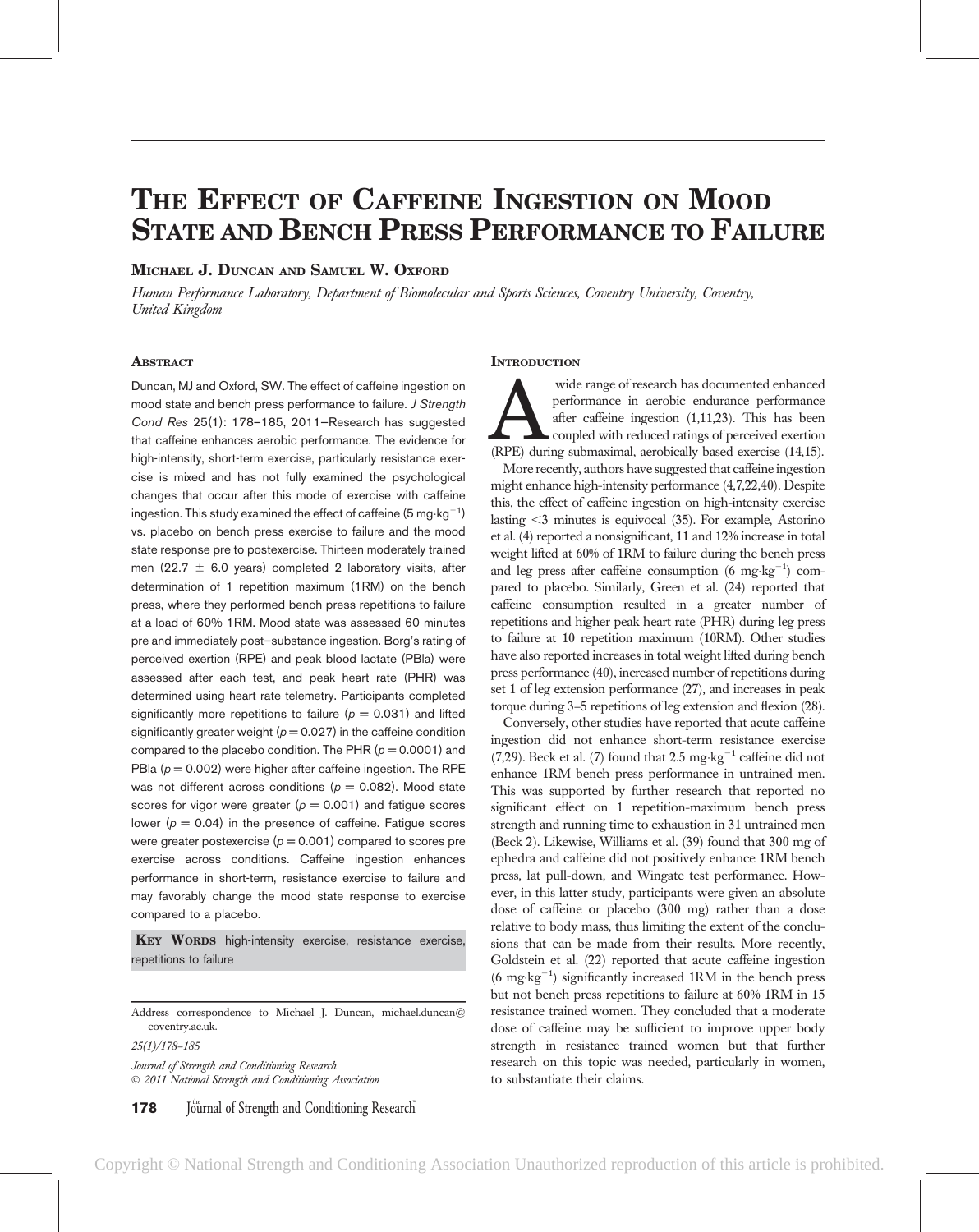Research using the Wingate anaerobic test performance is equally divided. Woolf et al. (40) reported that caffeine consumption of 5 mg  $kg^{-1}$  body weight resulted in a significantly greater peak power but not mean power attained during the Wingate test and greater weight lifted during chest press performance in 18 male athletes. Although the latter was nonsignificant, 78% of participants improved lifting performance in the caffeine trial. Conversely, research by Greer et al. (26) reported that ingestion of caffeine  $(6 \text{ mg} \cdot \text{kg}^{-1})$  did not significantly enhance performance during 4 repeated Wingate tests. Other authors have also reported that caffeine does not significantly enhance Wingate test performance  $(9,12,26)$ . Consequently, further research is needed on this issue as the efficacy of caffeine as an ergogenic aid during anaerobically based exercise remains uncertain (40).

One suggestion for the equivocal nature in previous research has been control of dietary practices, hydration status, prior caffeine intake, and training status of participants (4,23). In regard to training status of participants used, some studies have used trained (4,40) and others untrained performers (7,8). As such, there is a need to standardize and control for these variables to fully establish the effect of caffeine on performance. Data as to the effect of training status on responses to acute caffeine ingestion are therefore unclear; few studies have examined the effect of caffeine on short-term, high-intensity performance in trained individuals and additional research is needed on this topic (40).

Clearly, further research is needed to determine the impact of caffeine ingestion on high-intensity exercise generally and resistance exercise performance specifically (3,20). Moreover, Astorino and Roberson (3) have suggested that future research should also assess the impact of caffeine ingestion on psychological variables after resistance exercise. The RPE data suggest that acute caffeine ingestion dampens rating of perceived exertion (RPE) during prolonged, aerobic-based, exercise (14,15). Data relating to resistance exercise are less clear with Astorino and Roberson (3) concluding that caffeine does not seem to alter RPE on completion of resistance exercise but, because of the paucity of data on this topic, further investigation of this topic is merited.

One hypothesis is that, compared with a placebo, caffeine may dampen the serious withdrawal effects such as lethargy, irritability, and headaches reported with abstention from caffeine as is commonly required in scientific studies. Recent data reported improved resistance exercise performance in heavy caffeine users compared to men with lower habitual caffeine intakes (38). Furthermore, in this study, only 28% of participants correctly identified the caffeine condition but tended to report that they felt 'less tired' and had 'more energy' in the caffeine trial (38). Conversely, Green et al. (24) reported no significant changes in mood state after caffeine or placebo ingestion after 3 sets of bench press and leg press performance. One other study has reported that feelings of fatigue and vigor were positively influenced (although nonsignificantly) pre and post Wingate test performance after

acute ingestion of 5 mg·kg<sup>-1</sup> caffeine compared to ingestion of a placebo or in a control condition where no substance was ingested (16). The extant studies examining the impact of caffeine ingestion on mood state are therefore sparse and equivocal. Astorino and Roberson (3) have stated that there is a need for further research to assess mood state before and during bouts of high-intensity resistance exercise to explore the contention that caffeine ingestion influences the mood response to exercise.

Therefore, the efficacy of acute caffeine ingestion on shortterm, high-intensity exercise, particularly resistance exercise is unclear, and prior authors have suggested multiple avenues that need to be studied further to fully elucidate the effect of caffeine on this mode of exercise. The aims of this study were to examine the effect of acute caffeine ingestion on the following: (a) resistance exercise to failure and (b) RPE and mood state pre to postexercise in a sample of moderately trained men.

## **METHODS**

#### Experimental Approach to the Problem

This study employed a within-subjects, repeated-measures design. Subjects were informed they were participating in a study examining the effect of an ergogenic aid on resistance exercise performance and that as part of the experiment, they would be asked to perform a 1RM test on the bench press and 2 subsequent testing sessions where they would be required to perform bench press exercise to failure at an intensity of 60% 1RM after ingestion of a sports drink or a placebo but that they would not be informed in what order which drink was consumed. Likewise, the investigator administering the solutions was naive to which order they were taken in by subjects. Because acute caffeine ingestion has been purported to influence a range of physiological, psychological, and performance variables (3,20,23), the experimental design used was designed to examine the effect of the independent variable (Caffeine vs. Placebo ingestion) on the following dependent variables that prior authors have suggested are influenced by caffeine ingestion (4,5,7,38): Bench press repetitions to failure (muscular strength endurance), peak blood lactate (PBla), PHR, RPE, and mood state. All testing took place within the institution's human performance laboratory.

#### **Subjects**

After institutional ethics approval and informed consent, 13 men (mean age  $\pm SD = 22.7 \pm 6.0$  years) volunteered to participate. A priori power calculations had indicated that 12 participants were needed for a large effect size (0.8), at an alpha level of 0.05 with 80% power. All participants had specific experience performing resistance exercise and were free from any musculoskeletal pain or disorders. All participants competed in team games (rugby union, football, basketball) at University (i.e., national) level and had been competing in their respective sports for a mean time of  $10.4 \pm 2.3$  years. They were currently participating in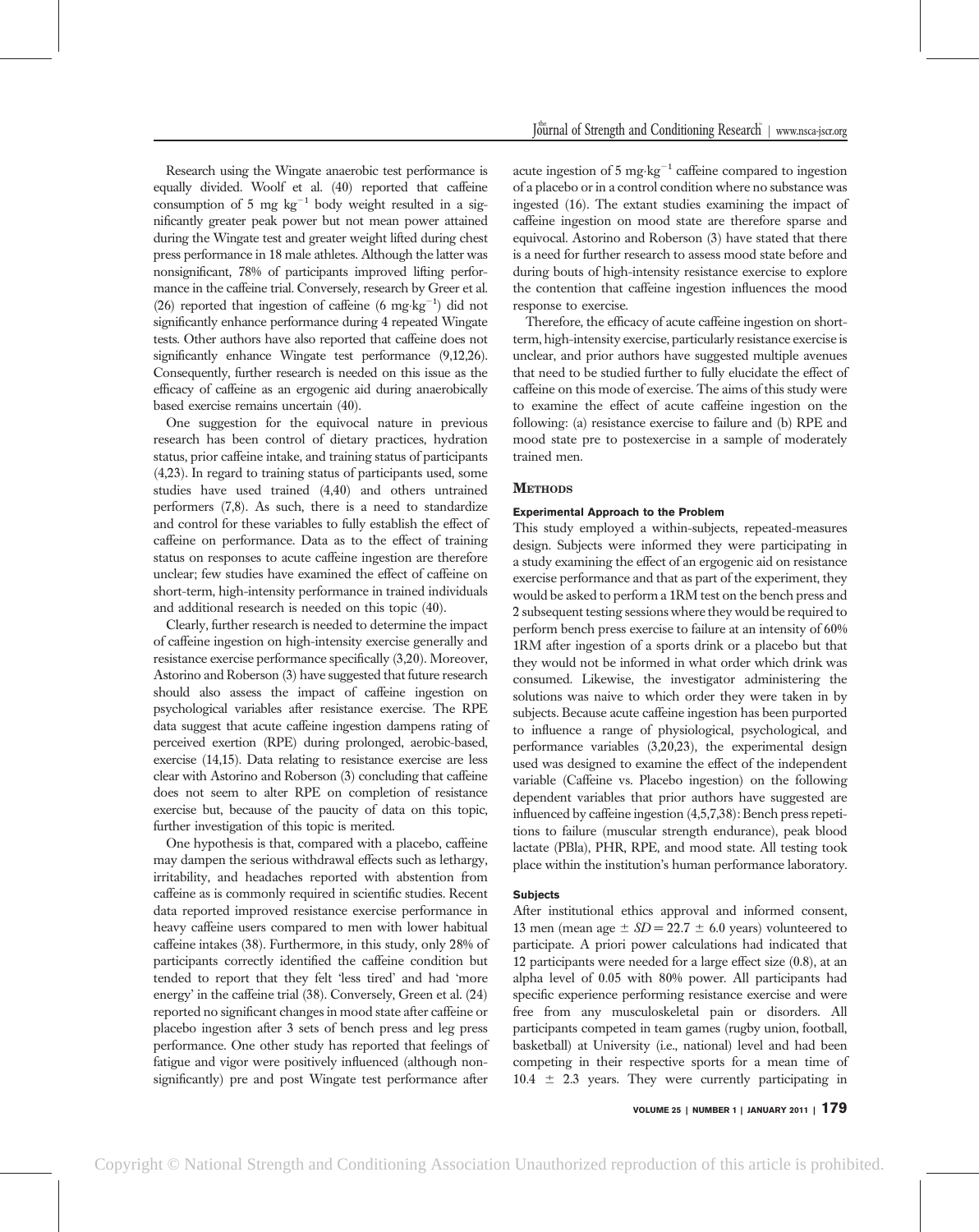$>$ 10 h $\cdot$ wk<sup>-1</sup> programed physical activity including strength and endurance activities in addition to competitive fixtures in their respective sports. The participants were all part of the institution's sports scholarships scheme and as such participated in a minimum of 4 h $\cdot$ wk<sup>-1</sup> strength and conditioning activity focused on Olympic lifting and plyometric training. The remaining elements of the participant's training included skill/strategy-based training and skills based games. All participants were asked to refrain from vigorous exercise and maintain normal dietary patterns in the 48 hours before testing. They were provided with a list of dietary substances containing caffeine and were asked not to consume caffeine after 6:00 PM the night before testing to control for the effects of caffeine already consumed (31). This was verified via a participant food diary including habitual caffeine consumption questionnaire (32) completed for the 48-hour period before each testing session. Similar to prior research on this topic (40,41) and to ensure familiarity with the effects of caffeine and to control for individual differences in reactivity to caffeine from caffeine habituation, only moderate caffeine users (ingesting approximately 200 mg·d<sup>-1</sup>, range 169-250  $mg \cdot d^{-1}$ ) were included in the study and preparticipation criteria required that participants had not consumed any other dietary ergogenic aids (e.g., creatine, protein, colostrum) in the 3 months preceding the testing.

# Procedure

Each participant attended the human performance laboratory on 3 occasions. All testing took place between 9.00 AM and 12.00 PM, and each condition took place at the same time for each participant to avoid circadian variation. The first visit to the laboratory involved a briefing session and determination of each participant's 1RM on the bench press. All participants had experience performing resistance exercises in general and bench press exercise in particular. However, before commencing the 1RM, the bench press was demonstrated to each participant. Each participant also performed 8–10 unweighted repetitions to minimize any learning effects that could occur in the experimental protocol. The 1RM was determined according to methods advocated by Kraemer et al. (30). Proper lifting technique was demonstrated for the participants before the 1RM assessment. The 1RM value was used to set the 60% 1RM intensity undertaken during the proceeding experimental trials.

During each condition, participants undertook a 5-minute submaximal warm-up on a cycle ergometer and then completed 1 set of bench press exercise to failure at 60% 1RM. Prior studies examining the impact of caffeine on resistance exercise performance have also employed this methodology (4,24). Conditions were presented in a randomized order and were separated by 24–72 hours. Conditions were randomized and consisted of a caffeine condition where  $5 \text{ mg} \cdot \text{kg}^{-1}$  of caffeine diluted into 250 mL of artificially sweetened water and a placebo condition where 250 mL of artificially sweetened water drink was consumed. Solutions were consumed 60 minutes before each exercise trial because plasma caffeine concentration is maximal 1 hour after ingestion of caffeine (23). Each solution was presented to participants in an opaque sports bottle to prevent the researchers who administered the solutions or the participants consuming the solutions from actually seeing the solutions themselves. Before any exercise testing, body height (m) and mass (kg) were assessed using a Seca stadiometer and weighing scales (Seca Instruments, Hamburg, Germany).

# Lifting Procedures

Bench press exercise was performed using a 20-kg Eleiko bar and Pullum Power Sports lifting cage (Pullum Power Sports, Luton, United Kingdom) and in accordance with protocols previously described for the bench press by Earle and Baechle (19). The starting position required the participant to lie supine on the bench with eyes below the racked bar and the participant grasping the bar with a closed, pronated grip slightly wider than shoulder width apart. With knees slightly flexed, feet on the floor and with assistance from the spotter the bar was moved off the supports to a position over the participant's chest. The bar was then lowered to touch the chest at approximately nipple level with wrists stiff and forearms perpendicular to the floor. The participant then pushed the bar upward until the elbows were fully extended without arching the back or raising the chest to meet the bar (19). A trained spotter was present during all testing sessions to ensure proper range of motion. Any lift that deviated from proper technique was not counted. During all conditions, repetition frequency was paced by a metronome set at 60 b·min<sup>-1</sup>. This cadence resulted in 1 complete repetition every 4 seconds with concentric and eccentric phases comprising 2 seconds each. Subjects were given verbal encouragement throughout the protocol. Feedback related to lifting procedures or the number of repetitions completed was not made available to participants until completion of the whole experimental procedure.

# Performance Measures

During each condition, repetitions were counted using a hand tally counter (Tamaco Ltd, Tokyo, Japan) and PHR was assessed using heart rate telemetry (Polar Electro Oy, Kempele, Finland). Total weight lifted (kg) was calculated by multiplying the mass lifted by the number of repetitions completed. Immediately after participants had reached failure, they were asked to provide ratings of perceived exertion using the Borg CR10 RPE scale (10). ThePBla was also determined 3 minutes after each test using a capillary blood sample from the earlobe (Lactate Pro, Arkray Inc, Shiga, Japan) (6,11,25). In addition, mood state was assessed 60 minutes before beginning the exercise protocol (i.e., pre caffeine or placebo ingestion) and immediately post each experimental condition using the Brunel Mood State Inventory (BRUMS, 37). This measure of mood is a wellestablished, reliable and valid measure of mood state that has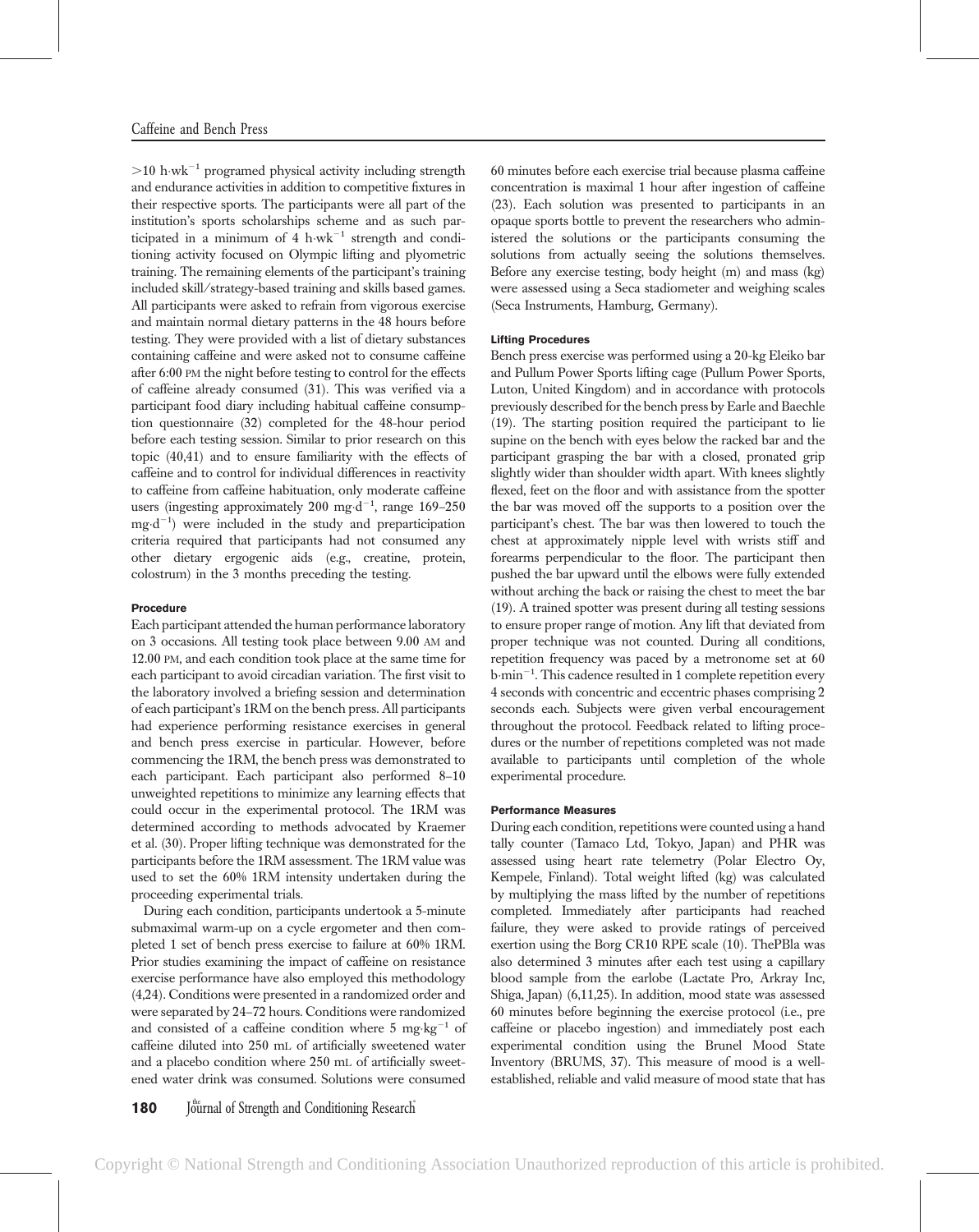been previously employed to assess the mood state response to various exercise modes (36,37).

Once the experimental protocol had been completed, but before participants were informed of the values assessed during each condition, participants were asked to indicate which trial they perceived to be the caffeine ingestion trial and were asked to provide explanations for their decisions. The participants were asked 'Please identify which trial was the trial where caffeine was consumed and which was the trial where the placebo was consumed. After this, the participants were asked 'Please could you explain why you believe this to be the



Figure 1. Mean  $\pm$  SD of bench press repetitions to failure at 60% 1RM in caffeine (5 mg·kg<sup>-1</sup>) and placebo conditions,  $p < 0.05$ .

case' and then 'are there any other reasons why you think this was the case. The researchers recorded the responses to these questions and they were used as a form of post hoc qualitative analysis. After completion of all conditions, participants were thoroughly debriefed.

#### Statistical Analyses

Because the aims of this study were to assess the effect of acute caffeine ingestion on resistance exercise to failure, and RPE and mood state pre to postexercise, any changes in total repetitions completed, total weight lifted and RPE and physiological indices assessed during the experimental conditions (PHR and PBla),

across the caffeine and placebo conditions were analyzed using paired samples t-tests for each variable. As mood state was assessed before substance ingestion and immediately after the exercise task in both conditions, any changes in BRUMS subscales were assessed using a series of 2 (pre to post)  $\times$  2 (condition, caffeine vs. placebo) ways repeated measures analysis of variance (ANOVA). Post Hoc analysis using Bonferroni adjustments were performed where any significant interactions and main effects were found. Partial  $n<sup>2</sup>$  was also calculated as a measure of effect size. Intraclass correlation coefficients (R) were 0.823 for repetitions and 0.953

#### **RESULTS**

for all analyses.

Results indicated that participants completed significantly more repetitions to failure ( $t[12] = 2.449$ ,  $p = 0.031$ , Partial  $\eta^2$  = 0.361, Figure 1) and lifted significantly greater weight  $(t[12] = 2.514, \ p = 0.027, \$  Partial  $\eta^2 = 0.323$ ) in the caffeine

for total weight lifted indicating good reliability across experimental conditions. A  $\rho$  value of 0.05 was used to establish statistical significance and the Statistical Package for Social Sciences (SPSS, Inc, Chicago, IL, USA) Version 15.0 was used



Figure 2. Mean  $\pm$  SD of total weight lifted (kg) during bench press repetitions to failure at 60% 1RM in caffeine (5 mg·kg<sup>-1</sup>) and placebo conditions,  $p < 0.05$ .

VOLUME 25 | NUMBER 1 | JANUARY 2011 | 181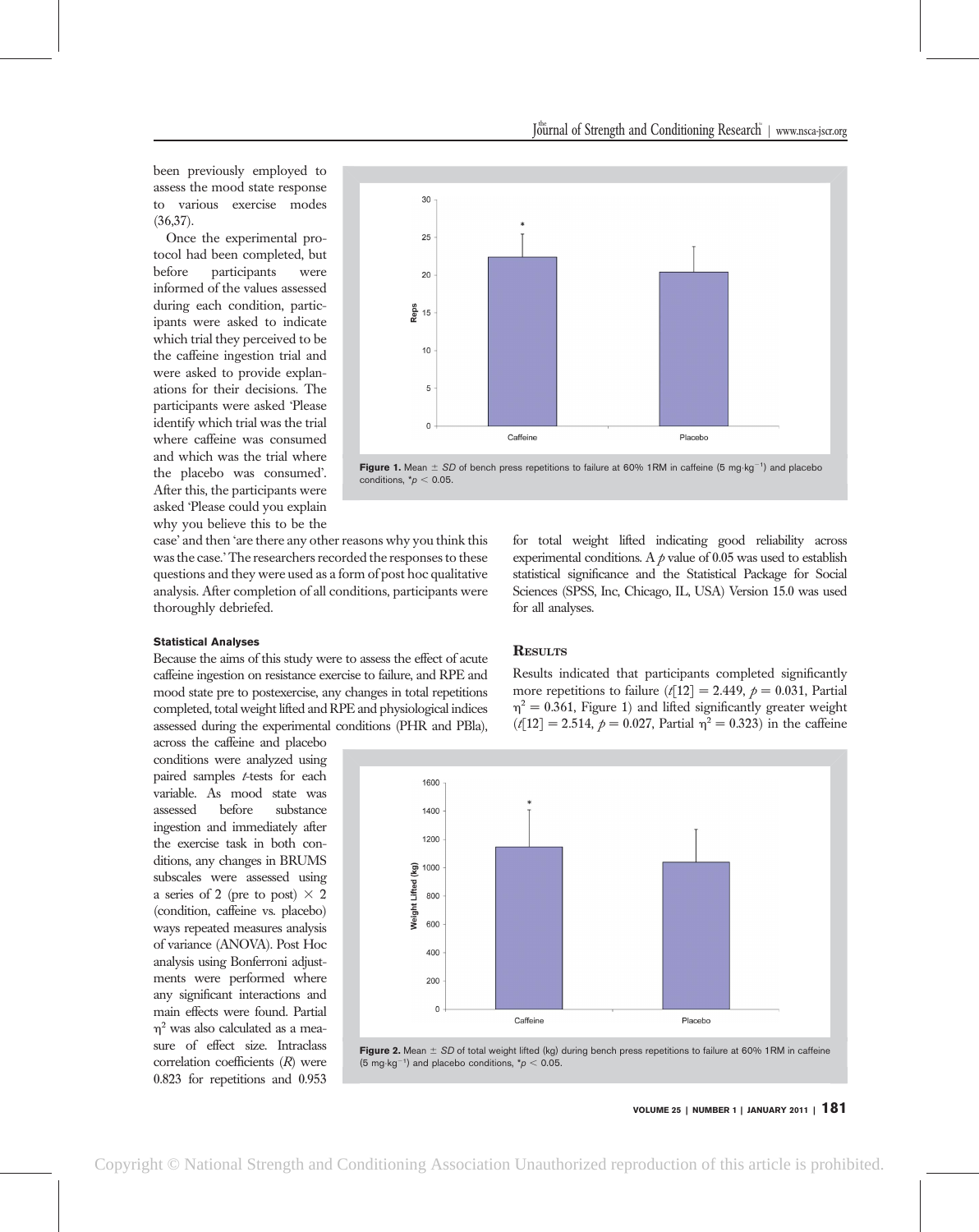| <b>Тавце 1.</b> Mean $\pm$ <i>SD</i> for reps, weight lifted, PHR, PBLa, and RPE after bench press |
|----------------------------------------------------------------------------------------------------|
| repetitions to failure at 60% 1RM in caffeine (5 mg $kg^{-1}$ ) and placebo conditions.*           |

|                                                                                                  | Caffeine                                                                                       | Placebo                                                                                    |                                            |
|--------------------------------------------------------------------------------------------------|------------------------------------------------------------------------------------------------|--------------------------------------------------------------------------------------------|--------------------------------------------|
| Reps<br>Weight lifted (kg)<br>PHR (b·min <sup>-1</sup> )<br>PBIa (mmol $-L^{-1}$ )<br><b>RPF</b> | $22.4 \pm 3.0$<br>$1,147.2 \pm 261.4$<br>$164.7 \pm 17.5$<br>$7.22 \pm 0.83$<br>$7.5 \pm 0.66$ | $20.4 + 3.4$<br>$1,039.4 \pm 231.7$<br>$157.2 \pm 16.9$<br>$6.53 \pm 0.94$<br>$7.7 + 0.72$ | 0.031<br>0.027<br>0.0001<br>0.002<br>0.082 |

 $*$ PHR = peak heart rate; PBIa = peak blood lactate; RPE = rating of perceived exertion.

condition compared to the placebo condition (Figure 2). Likewise, PHR ( $t[12] = 5.518$ ,  $\rho = 0.0001$ , Partial  $\eta^2 = 0.772$ ) and PBla ( $t[12] = 3.896$ ,  $p = 0.002$ , Partial  $\eta^2 = 0.536$ ) were also significantly higher after caffeine ingestion compared to placebo. However, there were no significant differences in RPE scores across conditions  $(t[12] = -1.897, p = 0.082,$ Partial  $\eta^2 = 0.357$ ). Mean  $\pm$  SD for reps, weight lifted, PHR, PBLa and RPE across conditions are presented in Table 1.

With respect to mood state, results from  $2 \times 2$  ways, repeated measures ANOVAs for each BRUMS subscale indicated no significant main effects of interactions for the Anger, Confusion, Depression and Tension subscales ( $p >$ 0.05). There was a significant main effect for condition for the vigor BRUMS subscale  $(F[1,12] = 18.571, p = 0.001,$  Partial  $\eta^2$  = 0.595) with scores for vigor being greater in the presence of caffeine than placebo. Mean  $\pm$  SD of scores on the vigor subscale were  $50.1 \pm 6.8$  and  $45.1 \pm 7.9$  in the caffeine and placebo conditions, respectively.

There were also significant main effects for condition  $(F[1,12] = 5.4, \ p = 0.04, \text{ Partial } \eta^2 = 0.359)$  and pre to post  $(F[1,12] = 18.4, p = 0.001,$  Partial  $p^2 = 0.629$  for the fatigue BRUMS subscale. Mean  $\pm$  SD values revealed that scores for fatigue were lower in the presence of caffeine compared to placebo (44.4  $\pm$  3.9 vs. 46.8  $\pm$  5.8) and that fatigue scores were significantly greater post bench press exercise to failure compared to pre exercise  $(48.1 \pm 4.4 \text{ vs. } 43.2 \pm 4.6)$ .

#### **DISCUSSION**

This study sought to effect of acute caffeine ingestion on resistance exercise to failure, and on RPE and mood state pre to postexercise in a sample of moderately trained men. The results of this study provide support for prior assertions that acute ingestion of caffeine enhances performance in shortterm, high-intensity exercise performance and specifically short-term resistance exercise to failure. This agrees with a range of previous studies (24,27,40) and is in contrast to those studies that have reported no significant enhancement of resistance exercise performance after acute caffeine ingestion (7,29,39). It is also contrary to research by Goldstein et al (22) that examined the efficacy of acute

caffeine ingestion on bench press repetitions to failure at 60% 1RM in trained women. The discrepancy between this study and prior studies by Jacobsen and Edwards (29), Beck et al. (7), and Williams et al. (39) may be for a number of reasons. Notably, Beck et al. (7) employed a caffeine bolus equating to  $2.5 \text{ mg} \cdot \text{kg}^{-1}$  in untrained men. The volume of caffeine administered in this study was double that of the load used by Beck et al (7). To

date, the literature pertaining to the effect of caffeine ingestion has suggested the dose of caffeine that results in performance enhancement to be from 2.5 to 7 mg  $kg^{-1}$  in both endurance-based exercise and short-term exercise (3,23). As a result, the caffeine load used by Beck et al. (7) may not have been sufficient to elicit an ergogenic effect in their study. Likewise, in both the studies by Beck et al. (7) and Jacobsen and Edwards (29), the participant groups were untrained. This may, at least in part, explain why the results of this study do not agree with those of Beck et al. (7) and Jacobsen and Edwards (29) and are in closer agreement with prior studies that have used trained participants (4,5). The participants in this study were moderately trained team games players. Although they were not competing at an elite level, the participants were training on average 5 times per week and were competent and familiar with resistance exercise generally and bench press exercise specifically. Recent work by Woolf et al. (40) examining the effect of caffeine ingestion on Wingate anaerobic test performance and resistance exercise performance suggested that the mixed results in previous studies might be because of the range of training statuses employed by prior authors. Currently, there is no consensus as to the impact of training status on the effect of caffeine ingestion on exercise performance (41). Future research would therefore be useful in examining this issue further.

Values for PBla are consistent with prior research on the impact of caffeine ingestion on the blood lactate response to exercise performance in aerobically (8) and anaerobically based exercise tasks (40). Elevated PBla values found in the caffeine condition are not unexpected and are similar to other studies of the effect of caffeine ingestion on other modes of performance (2,11). There have been some suggestions for this increase. Researchers have suggested that increased free fatty acid availability reduces lactate production (18) and if lactate use is to occur, pyruvate metabolism must occur quickly (21). Graham (23) has commented that caffeine may inhibit pyruvate oxidation which inhibits lactate use but increases lactate production. Lactate accumulation also builds up in the working muscles which causes a decrease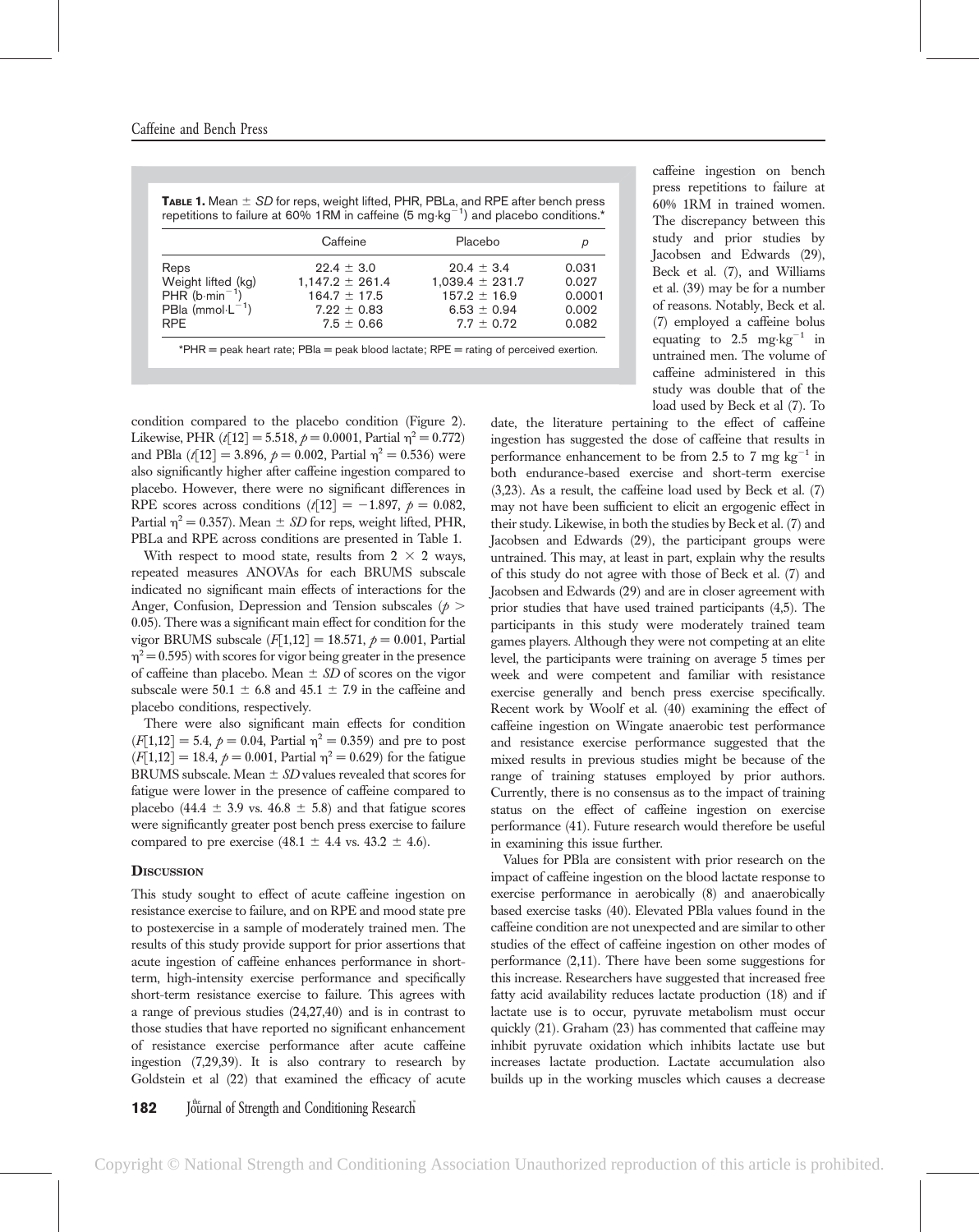in intracellular pH (11). This in turn disturbs muscle contractile properties and the activity of glycogenolytic enzymes. Bridge and Jones (11) have noted that this seems paradoxical considering that performance is actually enhanced. They also suggest that an alternative theory may be that caffeine promotes increased adenosine triphosphate (ATP) resynthesis through anaerobic glycolysis enabling more rapid energy provision by increased activity of phospofructokinase or an increased efflux of  $H^+$  from the muscle cell (34). Moreover, Anselme et al. (2) suggested that the calcium released into the sarcoplasmic reticulum during muscular contraction which activates the enzymatic transformation of the glycogen phosphorylase 'b' to the 'a' form. This accelerates glycogenolysis and produces pyruvic acid. Because of the intense nature of the exercise protocol in question, oxidation of pyruvate is limited, and therefore, the formation of lactate increases. Although the increased lactate levels seen in this study suggest a metabolic response, it is possible that the underpinning cause of this is through caffeine's action on skeletal muscle (2,11).

Likewise, PHR data agree with those of prior research on the effect of acute caffeine ingestion on resistance exercise performance (5,24) and also suggest that RPE was no different in the presence of caffeine or a placebo solution. This supports a number of prior studies that have similarly reported no difference in RPE after caffeine ingestion in resistance exercise (4,24,40) However, this also contradicts a wide range of prior research that has reported dampened RPE with caffeine ingestion in aerobically based exercise tasks (14,15). This finding may be because the very short nature of the exercise employed in this study is insufficient to elicit a perceived difference in exertion irrespective of the substance consumed or may be because of difficulties in accurately assessing RPE in short-term, high-intensity resistance exercise. In this instance, RPE was assessed postexercise because of the challenges of recording RPE during bench press exercise to failure. In this instance, RPE may therefore be more reflective of postexercise perceptions of exertion rather than the perception of exertion of the exercise bout itself.

Furthermore, the traditional double blind design used in studies evaluating the effect of an ergogenic aid on performance has been criticized (8). Because comparing an active substance (e.g., caffeine) to a placebo assumes that the placebo is inert, studies using this design may mask the true effect of a given substance. It is possible that the belief that an active substance has been ingested is sufficient to alter an individual's perception of exertion (8,17). Beedie and Foad (8) further suggested that future researchers should employ a third condition in experimental designs where no substance is consumed to determine a baseline from which exercise responses post substance ingestion can be more fully examined. This form of protocol might be useful in future studies to more fully determine the impact of caffeine ingestion during or postexercise on ratings of perceived exertion.

The results in regard to mood state broadly indicate that there were positive main effects for vigor and fatigue subscales of the BRUMS in the presence of caffeine compared to placebo. Specifically, participants reported that they felt more vigorous and less fatigued in the caffeine condition. Following recommendations from a systematic review on the effect of acute caffeine ingestion on high-intensity exercise performance (3), mood state was assessed in this study 60 minutes pre and immediately post each exercise bout. Prior research examining the impact of caffeine ingestion on mood state has predominantly examined postexercise mood state (24) making it difficult to compare the results of this study to those of prior research. As no significant substance  $\times$  time interactions were evident for any of the mood state subscales, this study seems to suggest that mood state responses were more a function of the substance ingested than the exercise bout performed by participants. Furthermore, in the article by Green et al. (24), there was no significant difference in feelings of fatigue, post resistance exercise, between caffeine and placebo conditions. On face value, this conflicts with the results presented in this study in respect to fatigue. However, Green et al. (24) did note that feelings of fatigue were 5% lower in the caffeine condition compared to the placebo condition. In the research by Williams et al. (39), participants similarly reported reduced feelings of fatigue (using a 5 point Likert scale) in their caffeine and ephedra trial compared to the placebo trial. Likewise, Duncan (16) reported that the change in feelings of fatigue, although not significant, was less after caffeine ingestion than placebo, pre to post Wingate anaerobic test performance in 6 male and 6 female student athletes. Taken collectively, these prior studies would add partial support to the findings of this study. However, because of the dearth of studies investigating the impact of caffeine ingestion on mood state responses to exercise, further research is needed to fully elucidate the nature of any mood state changes that arise because of caffeine ingestion and after short-term, high-intensity exercise. In this study, mood state was assessed before ingestion of caffeine and postexercise to compare the effect of caffeine ingestion on the mood state response to exercise. This was to ensure that any change in the dependent variables of interest (BRUMS subscales) was as a result of the exercise task to failure with either caffeine or placebo ingestion. However, future studies should consider assessment of mood state post–caffeine ingestion but immediately before any exercise task. In this way, the effect of ingestion of the substance ingested alone could also be examined.

In addition, this study does have a number of limitations. The resistance task employed was brief and may not be fully representative of the range of resistance exercises undertaken by athletic populations. The bench press to failure task was employed in this study to examine the effect of caffeine ingestion (independent variable) on muscular strength endurance (bench press exercise to failure), physiological responses (Bla, PHR), RPE and changes in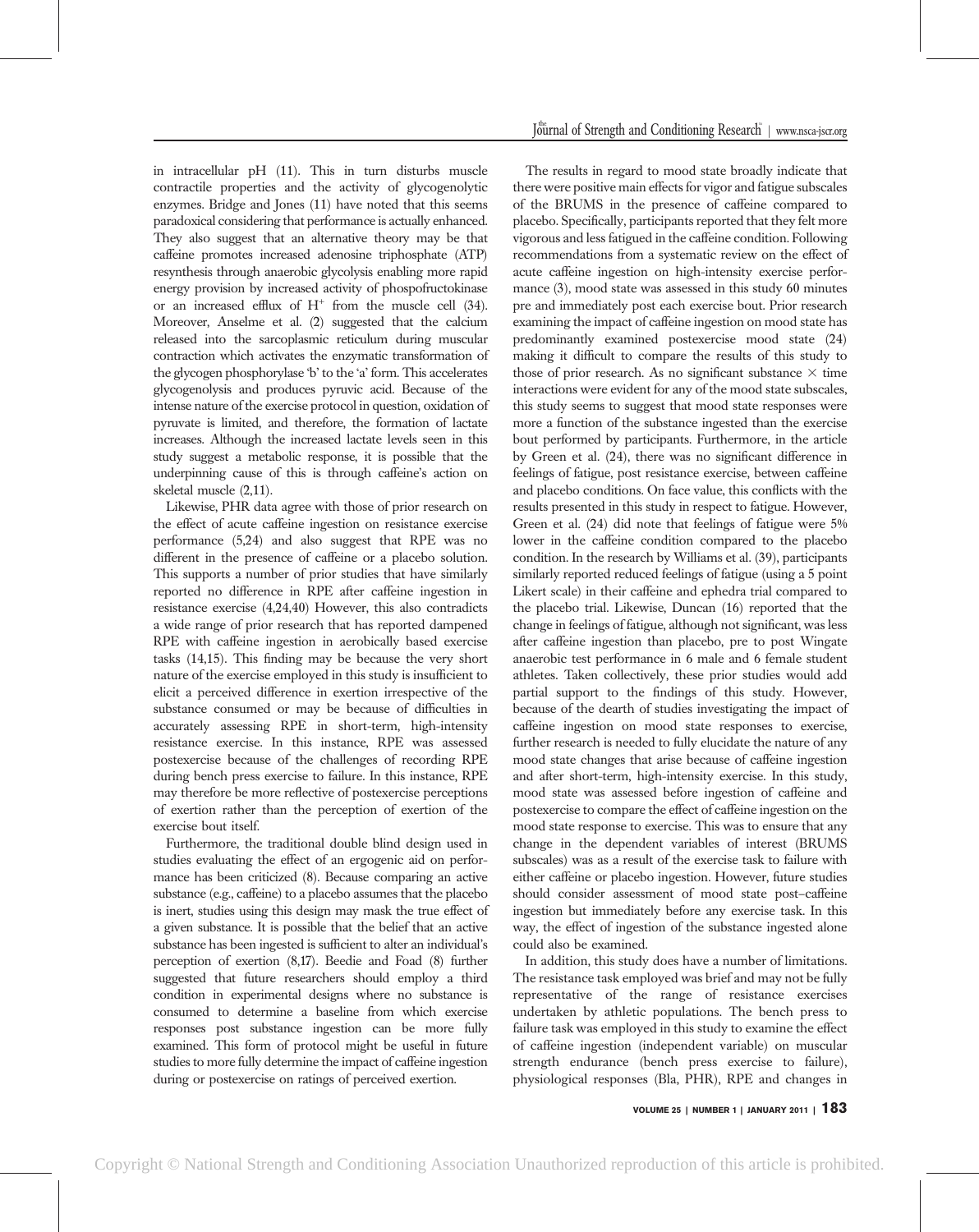mood state (all dependent variables). This testing modality was employed to provide congruence with a range of prior studies that have also assessed the effect of caffeine on resistance exercise performance (3,5,7,22,39) and providing a means to examine the effect of the independent variable on the dependent variable in a controlled manner. The lower amount of muscle used during the bench press, even when performing the exercise to failure, is likely to be much different from a full body workout. As yet, researchers do not appear to have examined the effect of caffeine ingestion on resistance exercise performance typical of that experienced during a regular gymnasium-based training session. Future research might therefore benefit from examining multiple sets of resistance exercise and multiple exercises, rather than 1 set of bench press to failure as is the case in this study. Furthermore, the reason some of the responses to caffeine intake on resistance exercise performance have been contradictory may be because of caffeine sensitivity, prior caffeine use, time of day when experimental conditions have been conducted, hydration status, and overall training level of subjects used. In this study, attempts were made to standardize prior caffeine intake by using moderate caffeine users, to control for and standardize dietary practices preceding testing and to standardize the training status of the subjects selected to participate. However, although subjects were instructed to maintain their normal levels of hydration across experimental conditions, hydration status was not empirically assessed before each condition. This should be a consideration in future research studies. It may also be useful to compare the responses of participants of different training status because this has been suggested as one of the main explanations of the equivocal findings on this topic. Prior authors (16,24,35) have also suggested that caffeine ingestion might also enhance perceptual and psychological responses to resistance exercise including pain perception. It is possible that reduced pain perception, as opposed to dampened RPE, may have played a part in participants' ability to complete greater repetitions to failure in the presence of caffeine in this study. This variable was not examined in this study but could be simply and economically included in future studies of the impact of acute caffeine ingestion of short-term, high-intensity, resistance exercise to failure.

Furthermore, this study examined 1 dose of caffeine on performance. The dose used was in the midrange of caffeine dosages known to be ergogenic. Other studies have shown lower levels (as low as  $1.5 \,\mathrm{mg}\cdot\mathrm{kg}^{-1}$ ) to be ergogenic in aerobic tasks (33). If lower dosages of caffeine likewise produce enhanced resistance exercise performance, this might be preferable for athletes and coaches to use because it would avoid any unnecessary side effects associated with caffeine ingestion. Research has yet to establish whether lower doses of caffeine produce enhanced resistance exercise performance and whether there is a dose–response curve for this mode of activity.

# PRACTICAL APPLICATIONS

Considerable attention has been paid to the use of substances purported to enhance sports and exercise performance. This has included pharmacological agents such as caffeine, and an emerging body of research suggests that acute caffeine ingestion can enhance short-term, high-intensity resistance exercise performance. This study suggests that caffeine ingestion might be of benefit during acute bouts of resistance exercise. Specifically, caffeine ingestion resulted in a better performance on the bench press to failure and positive improvement in the mood state response to exercise compared to placebo. Therefore, coaches and athletes could employ acute caffeine ingestion as a means to enhance performance and achieve greater physiological loading while favorably influencing psychological feelings of fatigue and vigor during resistance exercise.

#### **REFERENCES**

- 1. Ahrens, JN, Crixell, SH, Lloyd, LK, and Walker, JL. The physiological effects of caffeine on treadmill walking in women. J Strength Cond Res 21: 164–168, 2007.
- 2. Anselme, F, Collomp, K, Mercier, B, Ahmaidi, S, and Prefaut, C. caffeine increases maximal anaerobic power and blood lactate concentrations. Eur J App Phys 65: 188–191, 1992.
- 3. Astorino, TA and Roberson, DW. Efficacy of acute caffeine ingestion for short-term high-intensity exercise performance: A systematic review. J Strength Cond Res 24: 257–265, 2010.
- 4. Astorino, TA, Rohmann, RL, and Firth, K. Effect of caffeine ingestion one one-repetition maximum muscular strength. Eur J Appl Phys 102: 127–132, 2008.
- 5. Astorino, TA, Rohmann, RL, Firth, K, and Kelly, S. Caffeine-induced changes in cardiovascular function during resistance training. Int J Sports Nutr Exerc Metab 17: 468-477, 2007.
- 6. Baldari, C, Bonavolonta V, Emerenziani, GP, Gallotta, MC, Silva, AJ, and Guidetti, L. Accuracy, reliability, linearity of Accutrend and Lactate Pro versus EBIO plus analyser. Eur J Appl Phys 107: 105–111, 2009.
- 7. Beck, TW, Housh, TJ, Malek, MH, Mielke, M, and Hendrix, R. Acute effects of a caffeine containing supplement on bench press strength and time to exhaustion. J Strength Cond Res 22: 1654-1658, 2008.
- 8. Beedie, CJ and Foad, AJ. The placebo effect in sports performance. Sports Med 39: 313–329, 2009.
- 9. Bell, DG, Jacobs, I, and Ellerington, K. effect of caffeine and ephedrine ingestion on anaerobic exercise performance. Med Sci Sports Exerc 33: 1399-1403, 2001.
- 10. Borg, G. Perceived exertion as an indicator of somatic stress. Scand J Rehab Med 2: 92–98, 1970.
- 11. Bridge, C and Jones, MA.The effect of caffeine ingestion on 8-km run performance in a field setting. J Sports Sci 24: 433-439, 2006.
- 12. Collomp, K, Candau, R, Millet, G, Mucci, P, Borrani, F, Prefaut, C, and De Ceaurriz, J. Effects of salbutamol and caffeine ingestion on exercise metabolism and performance. Int J Sports Med 23: 549-554, 2002.
- 13. Davis, JK and Green, JM. Caffeine and anaerobic performance. Sports Med 39: 813–832, 2009.
- 14. Doherty, M and Smith, P. Effects of caffeine ingestion on rating of perceived exertion during and after exercise: A meta-analysis. Scand J Med Sci Sports 15: 69–78, 2005.

**184** Journal of Strength and Conditioning Research